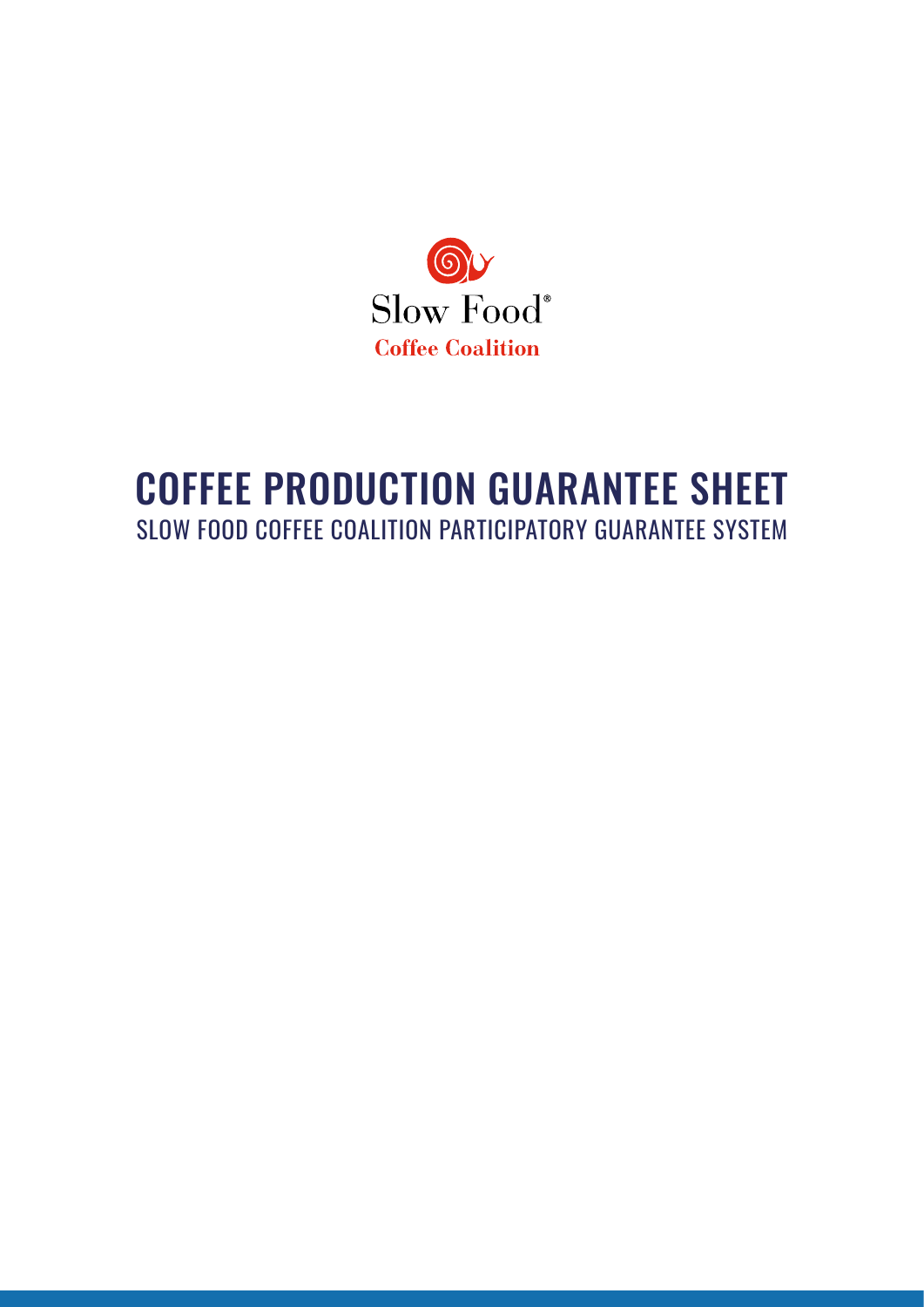# **DATE AND LOCATION**

| Name:                                  |                                                                                                     |
|----------------------------------------|-----------------------------------------------------------------------------------------------------|
| Phone (if present):                    |                                                                                                     |
| Email/website (if present):            |                                                                                                     |
| Farm's name:                           |                                                                                                     |
| Type of farm:                          | Family farm<br>$\left(\right)$<br><b>Business</b><br>both<br>Other:                                 |
| Production:                            | Conventional<br>In conversion<br>( )<br>Certified with:                                             |
| Joins a:                               | Cooperative<br>$\left(\right)$<br>Association<br>Consortium<br>Movement<br>$($ )<br>Other:<br>$($ ) |
| Workforce:                             | Family<br>( )<br>Hired<br>Seasonal<br>None                                                          |
| Coffe is sold as:                      | Green<br>Pergamino<br>Ground<br>Beans                                                               |
| Total production:                      |                                                                                                     |
| Other crops (if present):              |                                                                                                     |
| Farm's extension<br>and/or farm's map: | Yes (indicate extension):<br>$\left(\right)$<br>No<br>$($ )                                         |
| Height of the plantation:              |                                                                                                     |
| Harvest period:                        |                                                                                                     |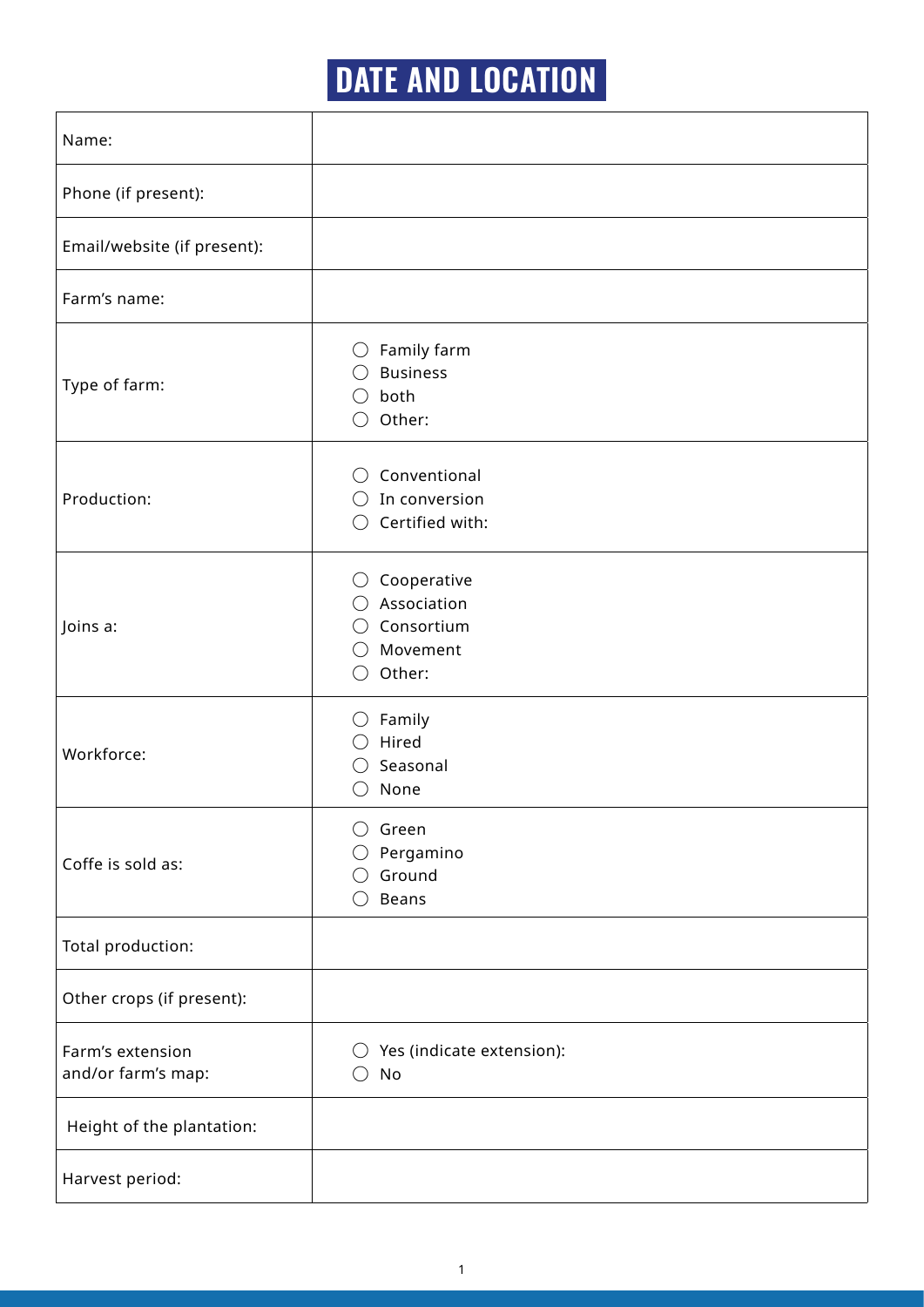

| <b>INDICATOR</b>                                              | $\mathbf 0$                  |                                |                                             |                               | <b>TOTAL</b> |
|---------------------------------------------------------------|------------------------------|--------------------------------|---------------------------------------------|-------------------------------|--------------|
| 1.<br><b>TASTE</b><br>(BODY, AROMA,<br>SWEETNESS,<br>ACIDITY) | Grade <74.99<br>insufficient | Grade 75 - 79.99<br>sufficient | Grade 80 - 84.99<br>more than<br>sufficient | Grade 85 - 100<br>is owptimal |              |

## **CLEAN**

| <b>INDICATOR</b>                     | 0                    |                                                          |                                                                                                         |                                                                                                                                               | <b>TOTAL</b> |
|--------------------------------------|----------------------|----------------------------------------------------------|---------------------------------------------------------------------------------------------------------|-----------------------------------------------------------------------------------------------------------------------------------------------|--------------|
| 2.<br><b>PLANT OR SEED</b><br>ORIGIN | Unknown source       | Known source but<br>no guarantee on<br>variety           | Known source and<br>known variety,<br>produced by<br>a guaranteed<br>nursery.                           | Production on<br>farm within the<br>cooperative and<br>exchange with<br>other Community<br>producers.<br>Preferability for<br>native species. |              |
| 3.<br><b>FERTILIZATION</b>           | Chemical fertilizers | Natural mineral<br>fertilizers are<br>applied regularly. | Natural mineral<br>fertilizers are<br>applied when<br>necessary.<br>Integration with<br>organic matter. | The farmer only<br>uses organic<br>matter as fertilizer.                                                                                      |              |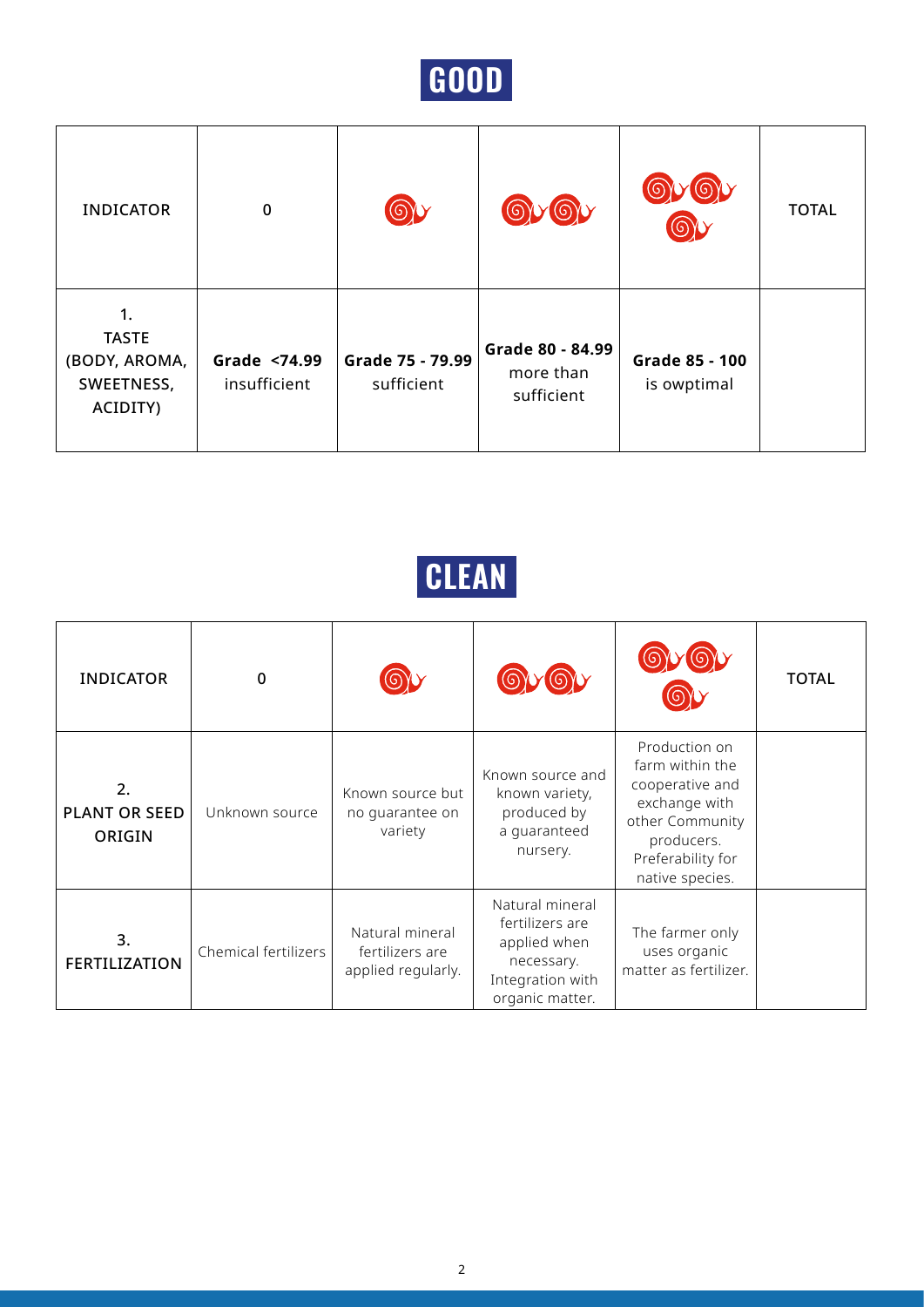| 4.<br>ORGANIC<br><b>MATTER</b>                                                       | No interest in<br>enhancing soil<br>organic<br>matter.                                                                                                               | Only pulp or<br>pruning residues<br>are returned to the<br>field.                                       | Pulp and pruning<br>residues are<br>returned to the<br>field and the<br>farmer controls<br>soil erosion.                                                                                                                    | The previous two<br>+ the farmer has<br>an intercropping<br>system in place<br>to maximize<br>the amount<br>of productive<br>biomass and<br>organic material<br>for the soil.                                                                                  |  |
|--------------------------------------------------------------------------------------|----------------------------------------------------------------------------------------------------------------------------------------------------------------------|---------------------------------------------------------------------------------------------------------|-----------------------------------------------------------------------------------------------------------------------------------------------------------------------------------------------------------------------------|----------------------------------------------------------------------------------------------------------------------------------------------------------------------------------------------------------------------------------------------------------------|--|
| 5.<br>WEED<br>MANAGEMENT                                                             | Chemical<br>herbicides/ tillage<br>(deeper than<br>30cm)                                                                                                             | Manual removal<br>during the<br>competition<br>period. Superficial<br>tillage. Flame/<br>heath weeding. | Manual weed<br>removal during<br>competition<br>period and/or<br>partial grassing.<br>Superficial<br>weeding. Natural<br>herbicides<br>(macerated or<br>made on farm).                                                      | Partial or total<br>grassing with<br>native species.<br>Superficial<br>weeding or<br>manual weeding.<br>Mulch with vegetal<br>material.                                                                                                                        |  |
| 6.<br><b>SHADE &amp;</b><br><b>BIODIVERSITY</b>                                      | Monoculture<br>cropping system in<br>the sun.                                                                                                                        | Shaded monocrop<br>with density below<br>50%.                                                           | Shaded monocrop<br>with density above<br>50%.                                                                                                                                                                               | Agroforestry<br>system (eg.<br>Intercropping and<br>native shading<br>species). Shade<br>is managed with<br>specific pruning.                                                                                                                                  |  |
| 7.<br><b>DEFENSE</b>                                                                 | Chemical<br>herbicides and<br>pesticides are<br>used frequently.                                                                                                     | Chemical products<br>used when<br>necessary.                                                            | Chemical<br>products used<br>when necessary<br>and some (at<br>least 1) organic<br>approaches<br>to pest and<br>disease control.<br>Pesticides and<br>other hazardous<br>chemicals are<br>stored and<br>disposed of safely. | Use of non-<br>synthetic<br>chemicals<br>and organic<br>approaches (2<br>or more) to pest<br>and diseases<br>control based<br>on observation<br>(species specific).<br>Pesticides and<br>other hazardous<br>chemicals are<br>stored and<br>disposed of safely. |  |
| 8.<br><b>HARVESTING</b><br>(CHERRY<br>PICKING,<br><b>SELECTING &amp;</b><br>WASHING) | Cherries stripped<br>mechanically in<br>one single harvest.<br>There is no<br>selection before<br>floating. The water<br>origin for floating<br>is not good quality. |                                                                                                         | Cherries picked by<br>hand. Cherries that<br>float are discarded.<br>The origin of the<br>water is of good<br>quality                                                                                                       | Cherries are<br>selected by hand<br>only at the perfect<br>stage of ripeness.<br>There is another<br>selection after the<br>harvest. Water<br>used for floating<br>is of good quality<br>and cherries that<br>float are discarded.                             |  |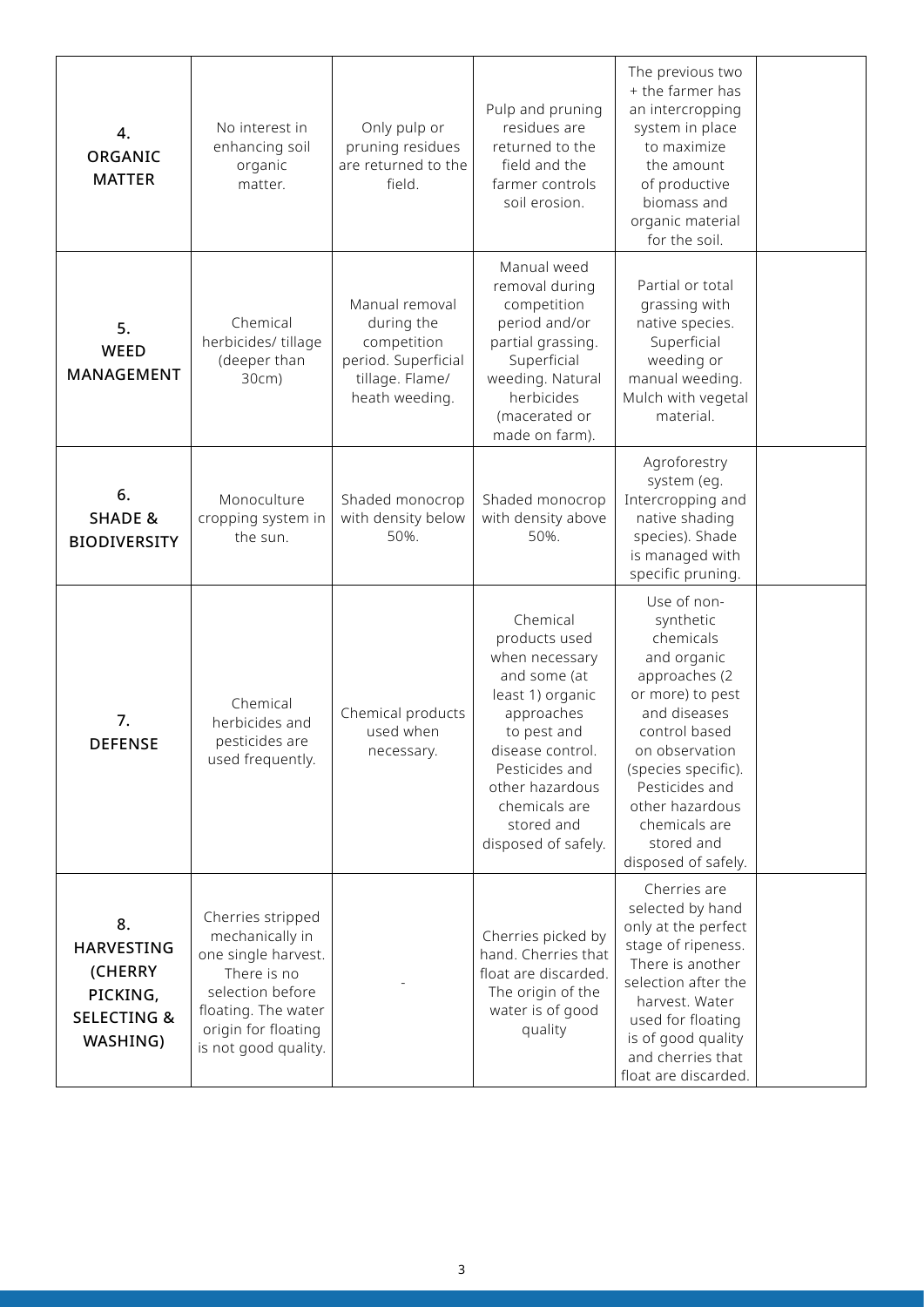| 9.<br>PROCESSING*<br>(WASHED)                         | $\mathsf{X}$                                                                                                                                                                                     | Pulping starts in a<br>max range of 6hrs<br>after picking. Right<br>after pulping,<br>the fermentation<br>process starts.<br>No plastic is<br>used to cover the<br>fermenting beans.<br>The batches at<br>different levels of<br>fermentation are<br>kept separate.                                                                    |                                                                                                                             |                                                                                                                                                                                |  |
|-------------------------------------------------------|--------------------------------------------------------------------------------------------------------------------------------------------------------------------------------------------------|----------------------------------------------------------------------------------------------------------------------------------------------------------------------------------------------------------------------------------------------------------------------------------------------------------------------------------------|-----------------------------------------------------------------------------------------------------------------------------|--------------------------------------------------------------------------------------------------------------------------------------------------------------------------------|--|
| 10.<br><b>WASTEWATER</b><br><b>USE (WASHED)</b>       | There is no track<br>of the use of<br>waste water. The<br>water used for<br>washing (post<br>fermentation)<br>definitely comes<br>in contact with<br>community<br>bodies of water or<br>springs. | The water used<br>for washing (post<br>fermentation)<br>might come in<br>contact with<br>community<br>bodies of water or<br>springs, but not<br>directly.                                                                                                                                                                              | Water used for<br>washing is treated<br>and reused<br>without wastage.<br>The discarded<br>water is used for<br>irrigation. | Water used for<br>washing is treated<br>and reused<br>without wastage.<br>At the end of<br>the cycle, water<br>could be used for<br>irrigation or it is<br>safely disposed of. |  |
| 11.<br>PROCESSING*<br>(SEMI-WASHED)                   | $\mathsf{X}$                                                                                                                                                                                     | Pulping starts in a<br>max range of 6hrs<br>after picking. Right<br>after pulping,<br>there's a drying<br>process to get to<br>30-35% humidity.<br>Seeds are hulled<br>(parchment and<br>skin). No plastic is<br>used to cover the<br>fermenting beans.<br>The batches at<br>different levels of<br>fermentation are<br>kept separate. |                                                                                                                             |                                                                                                                                                                                |  |
| 12.<br>PROCESSING*<br>(NATURAL<br><b>WITH PULPING</b> | X                                                                                                                                                                                                | Mechanical<br>pulping right after<br>picking (max 8hrs)<br>and selection.                                                                                                                                                                                                                                                              |                                                                                                                             |                                                                                                                                                                                |  |
| 13.<br>PROCESSING*<br>(NATURAL DRY)                   | $\mathsf{X}$                                                                                                                                                                                     | Berries are dried<br>in the sun (patios<br>or raised beds)<br>after max 8hrs<br>post-harvest.<br>During the night<br>the berries are<br>covered. Pulp and<br>skin are removed<br>when the berries<br>reach 10-12%<br>humidity.                                                                                                         |                                                                                                                             |                                                                                                                                                                                |  |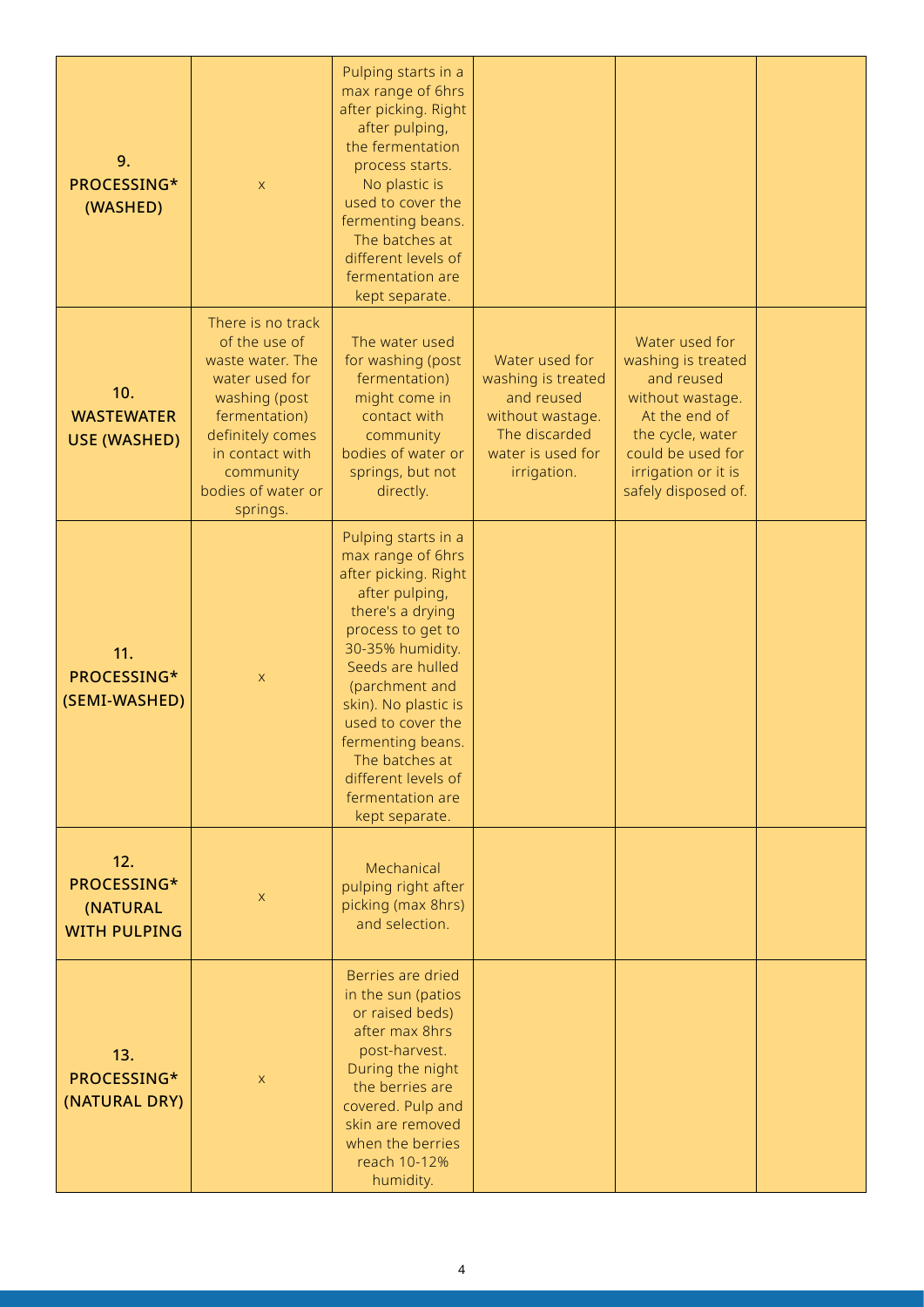| 14.<br>PROCESSING*<br>(HONEY)                             | $\mathsf{X}$                                                                                                                                                                                     | Mechanical<br>pulping. % of the<br>pulp is left on the<br>beans and dried<br>with them.                                                                                               |                                                                                                                                            |                                                                                                                                                                                                                                                               |  |
|-----------------------------------------------------------|--------------------------------------------------------------------------------------------------------------------------------------------------------------------------------------------------|---------------------------------------------------------------------------------------------------------------------------------------------------------------------------------------|--------------------------------------------------------------------------------------------------------------------------------------------|---------------------------------------------------------------------------------------------------------------------------------------------------------------------------------------------------------------------------------------------------------------|--|
| 15. DRYING                                                | Mechanical dryers.<br>Use of fossil fuels<br>and wood. There<br>is no further<br>selection of the<br>beans.                                                                                      | Drying only under<br>tunnels. Beans<br>are moved every 2<br>hours. No record<br>of RH                                                                                                 | Drying happens in<br>the open or under<br>tunnels. Beans are<br>moved every hour.<br>RH is between 9<br>and 12%.                           | Traditional drying<br>beds in the sun<br>(patios or raised<br>beds). Beans<br>are moved twice<br>per hour and<br>covered during<br>the night. There<br>is an additional<br>selection of beans<br>that do not dry<br>correctly. RH is<br>between 9 and<br>12%. |  |
| 16. SELECTION                                             | No selection                                                                                                                                                                                     | X                                                                                                                                                                                     | Mechanical<br>selection                                                                                                                    | By hand. Black and<br>damaged beans<br>are discarded.                                                                                                                                                                                                         |  |
| 17. ENERGY                                                | No interest in the<br>reduction of fossil<br>fuel energy                                                                                                                                         | There is the will,<br>but no chance to<br>do it yet.                                                                                                                                  | Effort in reducing<br>fossil fuels<br>dependence<br>on farm and<br>processing (solar<br>panels, biogas,<br>electric tools,<br>animal work) | Energy used is<br>reduced and<br>energy efficiency<br>is improved. The<br>use of renewable<br>energy is<br>maximized (eq.<br>Solar dryers).                                                                                                                   |  |
| 18.<br><b>MANAGEMENT</b><br>OF THE<br><b>WORKING AREA</b> | The working area<br>varies depending<br>on necessity.<br>Machinery is not<br>washed between<br>uses. Green coffee<br>is stored close to<br>sources of possible<br>contamination (eg.<br>Smells). | Working area is<br>delimited but<br>machinery and<br>area are not<br>always cleaned in<br>between uses, but<br>the coffee is not<br>stored in places<br>used for other<br>activities. | X                                                                                                                                          | Working area and<br>machinery are<br>always cleaned<br>between uses.<br>Coffee is stored<br>in clean and<br>unpolluted spaces.                                                                                                                                |  |

\*Choose one or more between the "Processing" indicators, according to the type of processing used on the farm.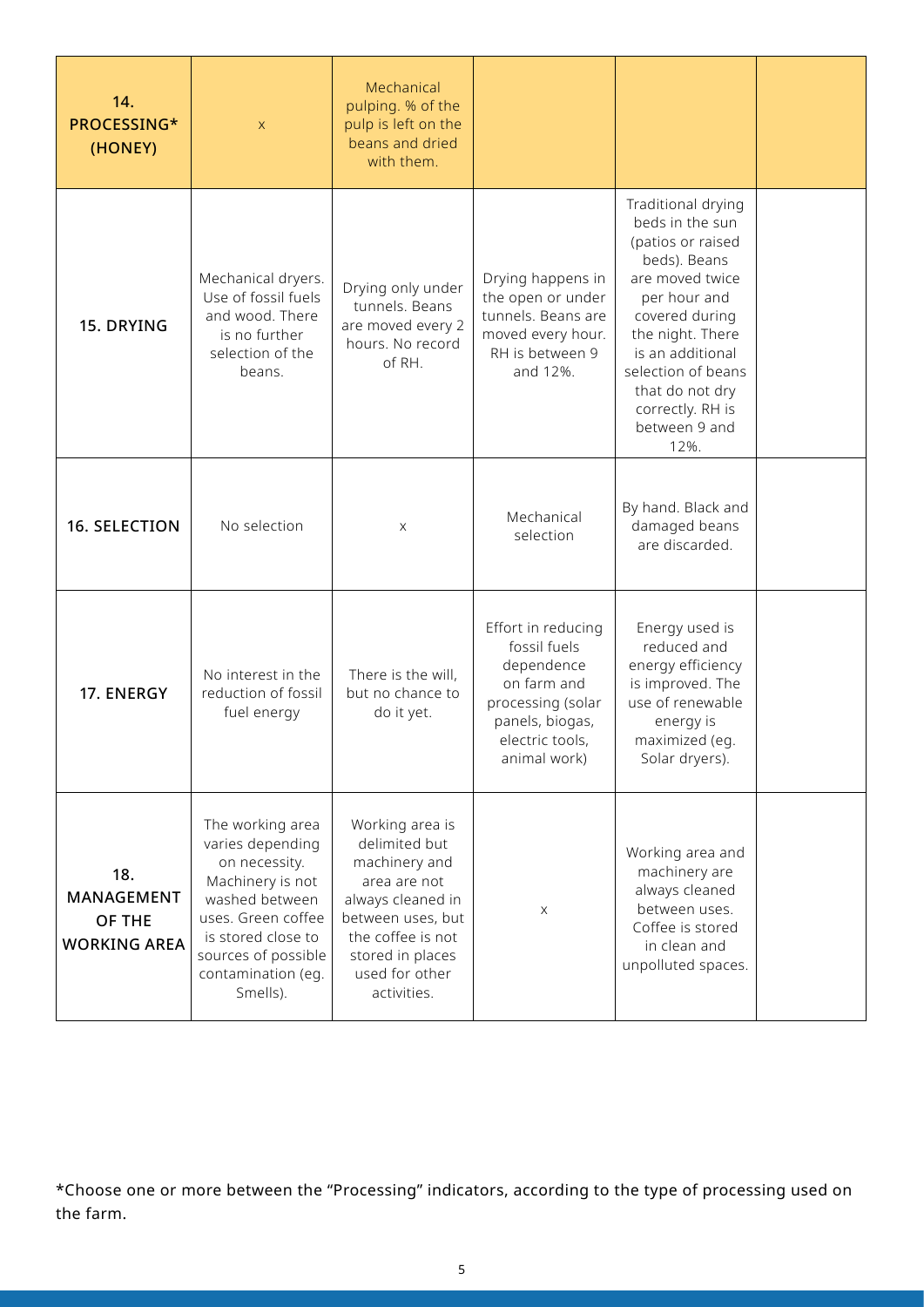

| <b>INDICATOR</b>                                                                                                   | 0                                          |                                                                                     |                                                                                                                | OVOVO                                                                                                                                                                                                                                                                                                                           | <b>TOTAL</b> |
|--------------------------------------------------------------------------------------------------------------------|--------------------------------------------|-------------------------------------------------------------------------------------|----------------------------------------------------------------------------------------------------------------|---------------------------------------------------------------------------------------------------------------------------------------------------------------------------------------------------------------------------------------------------------------------------------------------------------------------------------|--------------|
| 19.<br><b>WORKING</b><br><b>CONDITIONS</b>                                                                         | Working<br>conditions are not<br>regulated | Working<br>conditions comply<br>with national<br>regulations for<br>mini-mum wages. | Workers have de-<br>cent working and<br>living conditions<br>and they are as-<br>sured the mini-<br>mum wages. | Workers have decent<br>and safe working<br>and living conditions.<br>Wages comply with<br>exist-ing national<br>minimum wages or<br>sector agreements<br>including seasonal and<br>piece rate workers.<br>Workers are free<br>from vio-lence and<br>harassment or abusive<br>treat-ment, including<br>gender-based<br>violence. |              |
| 20.<br>TRANSMISSION<br>OF KNOWLEDGE<br><b>AND</b><br><b>COLLABORATION</b><br><b>WITH EXTERNAL</b><br><b>ACTORS</b> | No will to do it                           | There's the will,<br>but no chance to<br>do it yet                                  | Guided tours or<br>meetings with<br>schools or partici-<br>pation in confer-<br>ences                          | Guided tours +<br>meetings with schools<br>and workshops<br>+ participation<br>in conferences<br>(presented as a<br>member of the<br>Coffee Coa-lition)<br>+ connection<br>with international<br>communities                                                                                                                    |              |
| 21.<br><b>CAPACITY</b><br><b>BUILDING FOR</b><br><b>THE FARMER</b>                                                 | No training                                | Capacity building<br>in the last year                                               | Varied capacity<br>building from Slow<br>Food in the cur-<br>rent year.                                        | Regular outside<br>training + Slow Food<br>capac-ity building.                                                                                                                                                                                                                                                                  |              |
| 22.<br><b>PARTICIPATION</b><br>IN THE<br><b>COMMUNITY'S</b><br><b>ACTIVITIES</b>                                   | No participation                           | Community's<br>meetings                                                             | Meetings + Slow<br>Food events (Terra<br>Madre, Cheese,<br>Earth markets etc.)                                 | Meetings + Slow Food<br>events + external<br>events (in which they<br>introduce themselves<br>also as SF members)<br>and other gathering<br>ac-tivities                                                                                                                                                                         |              |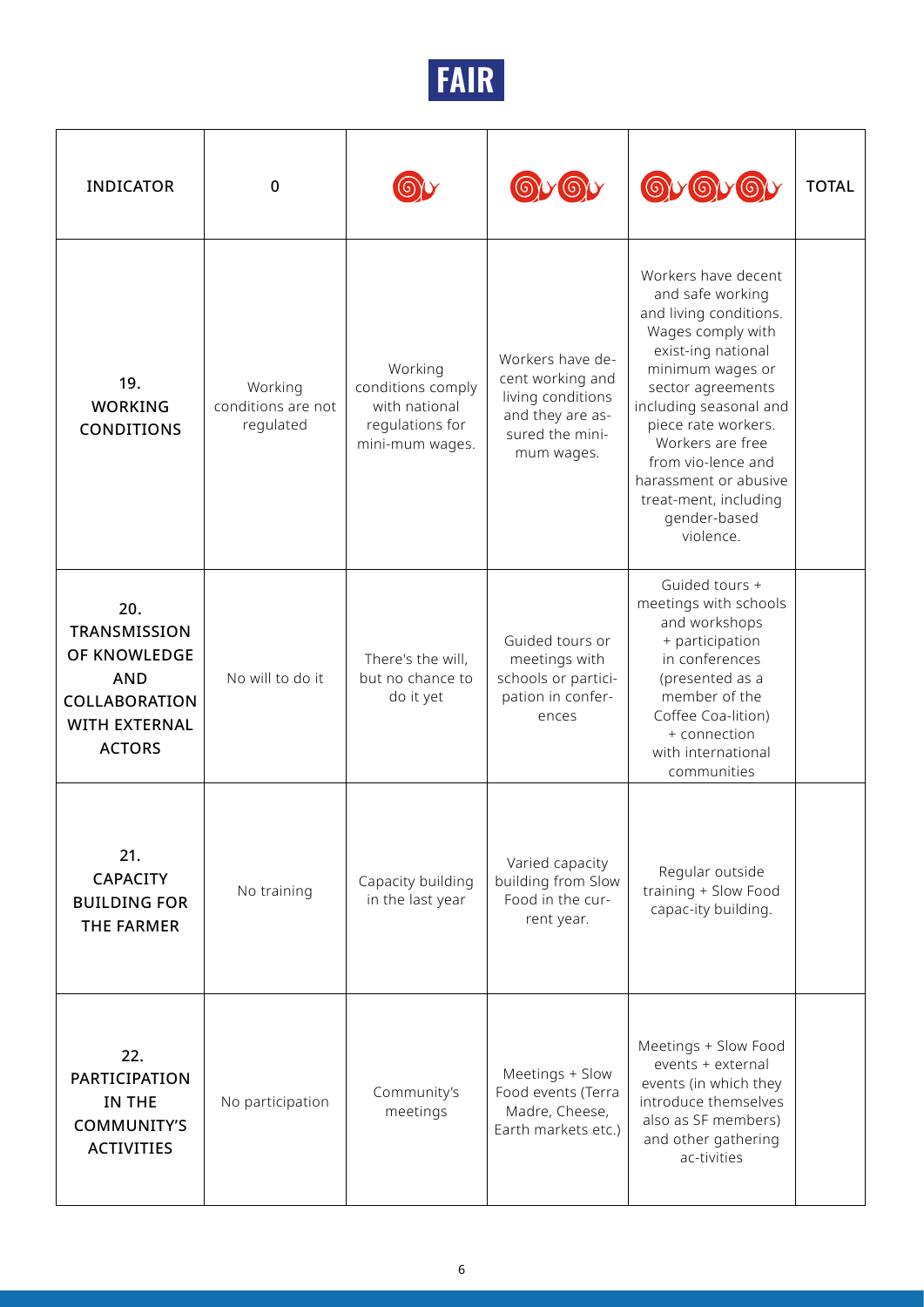| 23.<br>YOUTH<br>(BELOW 40) | There are no youth    | There are<br>youth work-ing<br>(employed) | There are youth<br>working and that<br>take part in the<br>decisional process                        | The owner or one of<br>the owners is young.                                                                                                                                                                        |
|----------------------------|-----------------------|-------------------------------------------|------------------------------------------------------------------------------------------------------|--------------------------------------------------------------------------------------------------------------------------------------------------------------------------------------------------------------------|
| 24.<br><b>WOMEN</b>        | There are<br>no women | There are<br>women working<br>(employed). | There are women<br>working, who take<br>part in the deci-<br>sional and organi-<br>zational process. | The owner or one<br>of the owners is a<br>wom-an. Women<br>participate actively<br>in the organization<br>of the work on the<br>farm (plantation<br>management, nursery,<br>harvesting, money<br>management etc.). |

## **FREE CHOICE**

#### Choose 4 out of all, particularly inherent to your local situation

| <b>INDICATOR</b>                                                                                                    | $\Omega$                                                                                                                                  |                                                                                                                                                 |                                                                                                  |                                                                                                                                                                          | <b>TOTAL</b> |
|---------------------------------------------------------------------------------------------------------------------|-------------------------------------------------------------------------------------------------------------------------------------------|-------------------------------------------------------------------------------------------------------------------------------------------------|--------------------------------------------------------------------------------------------------|--------------------------------------------------------------------------------------------------------------------------------------------------------------------------|--------------|
| <b>ENVIRONMENTAL</b><br><b>HAZARDS</b>                                                                              | The plot is adjacent<br>to an area with high<br>risk of contamina-<br>tion (dump,<br>contam-inated<br>streams of water,<br>factory, etc.) | The plot is not<br>direct-ly adjacent<br>to an area with<br>high risk of<br>contamination,<br>but there are<br>threats within a<br>10km radius. | The plot is not in<br>an ar-ea with risk<br>of contami-nation.<br>At least 30km<br>safety radius | The plot is not in<br>an area with risk<br>of contamination,<br>on the contrary<br>it is sur-rounded<br>by farms that<br>apply the same<br>agroecological<br>principles. |              |
| <b>EMPLOYMENT</b><br>(Being part of the<br>Coffee Coalition<br>is one of the<br>causes for a rise in<br>employment) | Less than before                                                                                                                          | Same as before                                                                                                                                  | Increased <10%                                                                                   | Increased >10%                                                                                                                                                           |              |
| COMMERCIALIZA-<br><b>TION</b>                                                                                       | Less than before                                                                                                                          | Same as before                                                                                                                                  | Increased locally                                                                                | Increased locally<br>and crossed the<br>re-gional borders.                                                                                                               |              |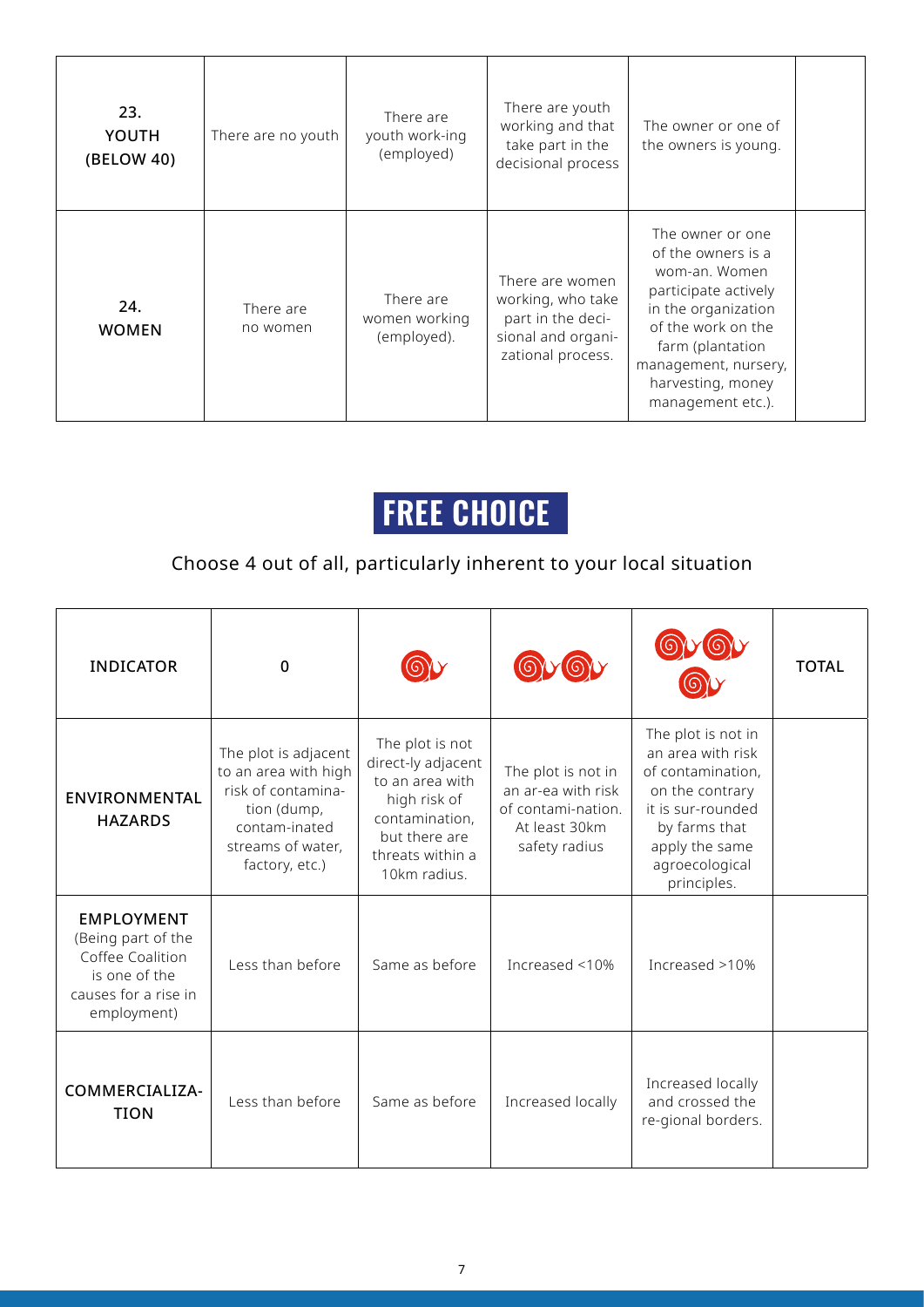| <b>PRICE</b><br>COMPOSITION<br>(adhesion to the CC<br>is one of the causes<br>for a rise in produc-<br>er's retribution) | Of the final price,<br>the percentage for<br>the producer de-<br>creased                              | Of the final price,<br>the percentage<br>for the producer<br>stayed the same                            | Of the final price,<br>the percentage<br>for the pro-ducer<br>increased.                                                                                                                                        | Of the final price,<br>the percentage<br>for the producer<br>doubled.                                                                                              |  |
|--------------------------------------------------------------------------------------------------------------------------|-------------------------------------------------------------------------------------------------------|---------------------------------------------------------------------------------------------------------|-----------------------------------------------------------------------------------------------------------------------------------------------------------------------------------------------------------------|--------------------------------------------------------------------------------------------------------------------------------------------------------------------|--|
| <b>SAFEGUARD OF</b><br>THE LANDSCAPE                                                                                     | Crop cultivation is<br>dangerous for the<br>safeguard of the<br>landscape.                            | Crop cultivation<br>doesn't affect the<br>safeguard of the<br>land-scape.                               | Crop cultivation<br>helps in the<br>safeguard of the<br>landscape.                                                                                                                                              | Crop cultivation is<br>fundamental in the<br>safequard of the<br>landscape.                                                                                        |  |
| <b>FAMILY INCOME</b><br><b>FOLLOWING THE</b><br><b>ADHESION TO</b><br>THE CC                                             | income of the<br>year is below the<br>region-al average<br>and in-come is not<br>diversi-fied         |                                                                                                         | income of the year<br>is higher than the<br>regional average<br>by less than 10%<br>and income is not<br>diversified.                                                                                           | income of the year<br>is higher than the<br>regional average<br>by 10% or more<br>and income is<br>diversified                                                     |  |
| <b>SHARING MEANS</b><br>OF PRODUCTION                                                                                    | No sharing                                                                                            | income of the<br>year is in line<br>with the re-gional<br>average and<br>income is not<br>diversi-fied. | Means of<br>production<br>bought keeping<br>in mind the other<br>producers and<br>exchanged fre-<br>quently                                                                                                     | Means completely<br>shared, communal<br>space for storage,<br>means bought<br>to-gether as an<br>association                                                       |  |
| <b>HISTORICAL</b><br><b>RELEVANCE OF</b><br>THE PRODUCT                                                                  | The product has<br>been known in the<br>territory for less<br>than 25 years                           | Willingness to<br>do it, but it is not<br>done frequently                                               | The product has<br>been known in<br>the territory for at<br>least 100 years                                                                                                                                     | The product has<br>been known and<br>culti-vated in the<br>territory for more<br>than 100 years                                                                    |  |
| <b>MINORS</b><br><b>WORKING IN</b><br>THE FAMILY<br><b>FARM (COFFEE</b><br>INCLUDED)                                     | Children (less than<br>15 years old) work<br>regularly on the<br>farm, without at-<br>tending school. | The product has<br>been known in<br>the territo-ry for<br>at least 25 years                             | Children's<br>participation<br>in work is only<br>accepted as part of<br>light family work,<br>outside school<br>hours for children<br>below 15 years<br>old, and they are<br>not performing<br>hazardous work. | The farm, even<br>being a family<br>business, doesn't<br>involve children<br>less than 15-year-<br>old.                                                            |  |
| <b>FOOD SECURITY</b>                                                                                                     | The product doesn't<br>help in the safe-<br>quard of the territo-<br>ry's food security.              | Children (less<br>than 15 years)<br>work in the farm,<br>but they also<br>attend school.                | The product is<br>con-sumed in<br>the territory and<br>partially influences<br>the territory's food<br>security together<br>with other<br>traditional foods.                                                    | The product is<br>consumed in the<br>territo-ry and it<br>is fundamental<br>for the territo-<br>ry's food security<br>together with<br>other traditional<br>foods. |  |